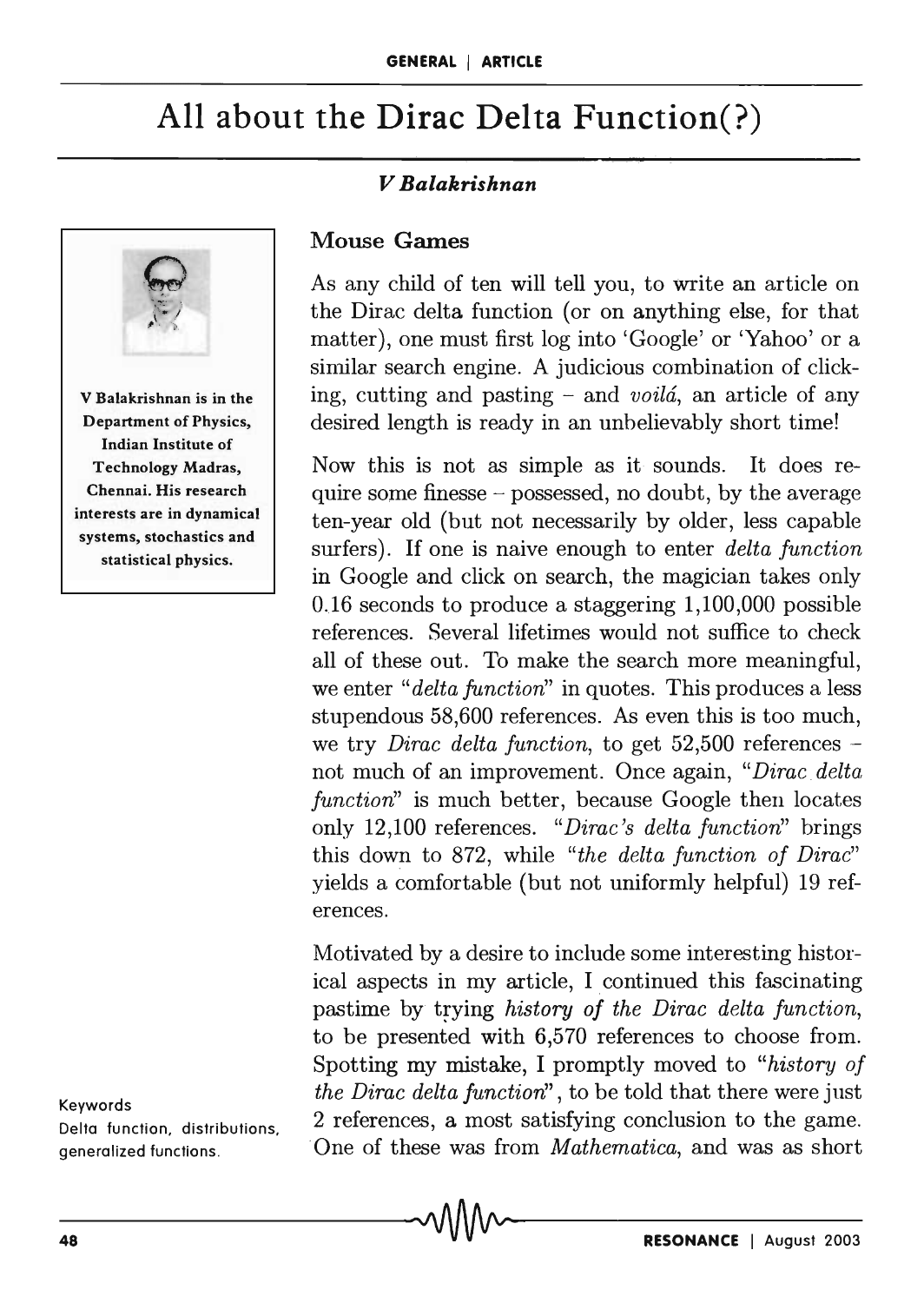and sweet as befits this impatient age. It said (in its entirety): 0 Heaviside (1893-95), G Kirchhoff (1891), P A M Dirac (1926), L Schwartz (1945). A true capsule history - provided you already knew the history! The other reference I didn't pursue, asthe computer 'froze' at this juncture. After all, the system had worked for nearly forty-five minutes without a hitch, and some such event was long overdue. The message was clear: it was time to get down to real work by shutting down the system and reverting to pencil and pad.

But what about the title of the article? Back to Google. Brief experimentation showed that *"All about the Dirac*  delta function" produced *zero* references, so this title practically selected itself. Once this issue of *Resonance*  goes on-line, this article will be the *sole* reference, for the time being, if you cared to search under *"All about the Dirac delta function"* - but do note the all-important question mark in my title, added for the sake of truth and honesty!

### **What the Dirac Delta Function looks like**

Suppose  $f(x)$  is a function that is defined, say, for all values of the real variable *x,* and that it is finite everywhere. Can we construct some sort of filter or 'selector' that, when operating on this function, *singles out* the value of the function at any prescribed point  $x_0$ ?

A hint is provided by the discrete analogue of this question. Suppose we have a sequence  $(a_1, a_2, \ldots) = \{a_i | j =$ 1, 2, . }. How do we select a particular member  $a_i$  from the sequence? By summing over all members of (i.e., scanning!) the sequence with a selector called the Kronecker delta, denoted by  $\delta_{ij}$  and defined as  $\delta_{ij} = 1$  if  $i = j$ , and  $\delta_{ij} = 0$  if  $i \neq j$ . It follows immediately that

$$
\sum_{j=1} \delta_{ij} a_j = a_i \tag{1}
$$

Further, we have the normalization  $\sum_j \delta_{ij} = 1$  for each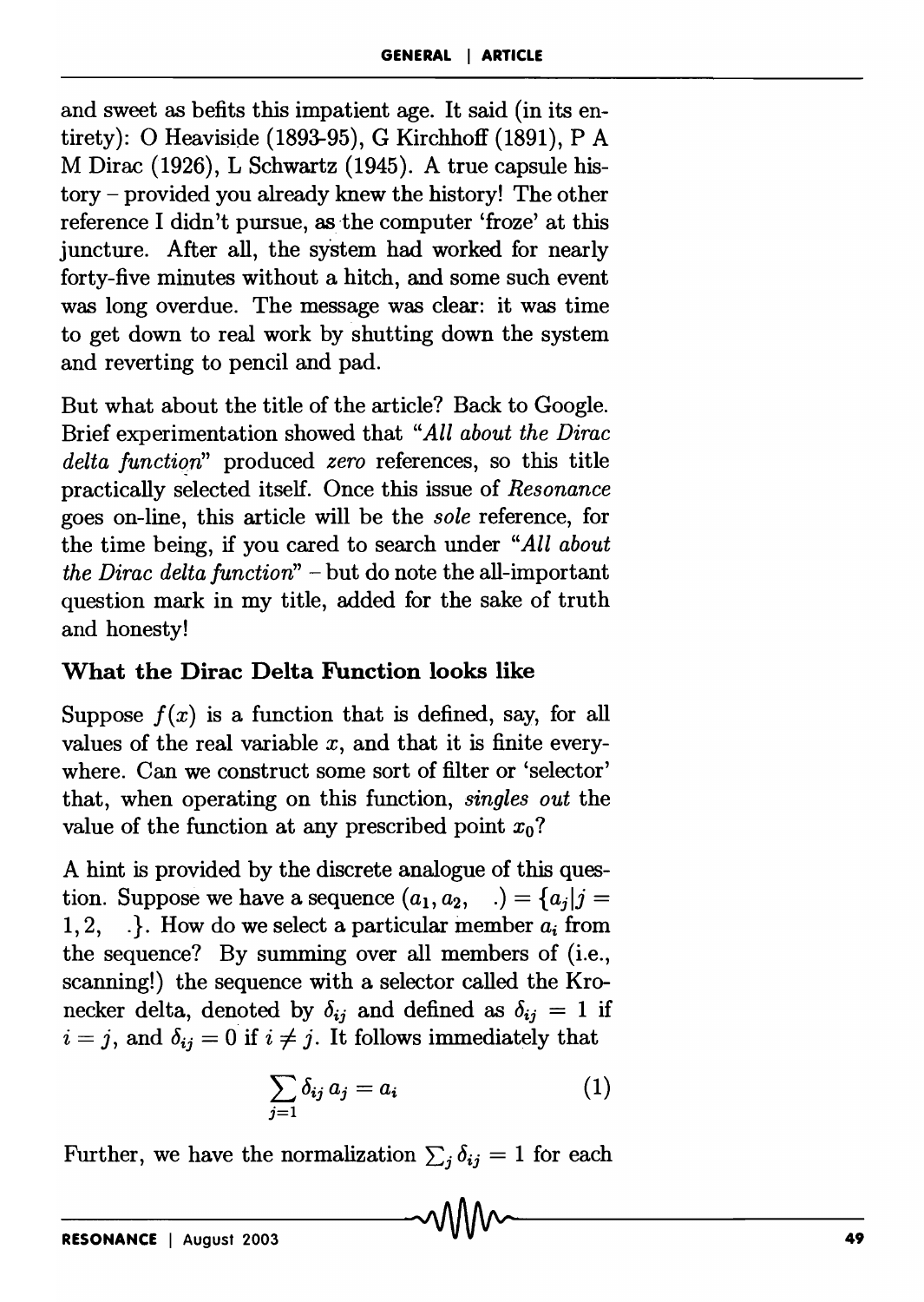value of *i*, and also the symmetry property  $\delta_{ij} = \delta_{ji}$ Reverting to the continuous case, we must replace the summation over  $j$  by an integration over  $x$ . The role of the specified index  $i$  is played by the specified point  $x_0$  The analogue of the Kronecker delta is written like a function, retaining the same symbol  $\delta$  for it. (Presumably, this was Dirac's reason for choosing this notation for the delta function.) So we seek a 'function'  $\delta(x-x_0)$ 

such that  

$$
\int_{-\infty}^{\infty} dx \, \delta(x - x_0) \, f(x) = f(x_0) \tag{2}
$$

for continuous functions  $f(x)$ .

Exactly as in the discrete case of the Kronecker delta, we impose the normalization and symmetry properties

$$
\int_{-\infty}^{\infty} dx \, \delta(x - x_0) = 1 \quad \text{and} \quad \delta(x - x_0) = \delta(x_0 - x) \quad (3)
$$

The requirements in (2) and (3) may be taken to define the Dirac delta function. The form of (2) suggests that  $\delta(x - x_0)$  is more like the kernel of an integral *operator* than a conventional function. We will return to this aspect subsequently.

What can  $\delta(x - x_0)$  possibly look like? A naive way of answering this question is as follows. Take a rectangular window of width  $2\varepsilon$  and height  $1/(2\varepsilon)$ , so that the area of the window is unity. Place it with its bottom edge on the *x* axis and slide it along this axis, as shown in *Figure 1.* 

When the window is centred at the chosen point  $x_0$ , the integral of  $f(x)$  multiplied by this window function is simply  $(1/2\varepsilon) \int_{x_0-\varepsilon}^{x_0+\varepsilon} dx f(x)$  This does not quite select  $f(x_0)$  alone, of course. But it will do so if we take the limit  $\varepsilon \to 0$ . In this limit, the width of the window becomes vanishingly small. Simultaneously, its height becomes arbitrarily large, so as to 'capture' all of the ordinate in the graph of  $f(x)$ , no matter how large the

The form suggests that  $\delta(x-x_0)$  is more like the kernel of an integral operator than a conventional function.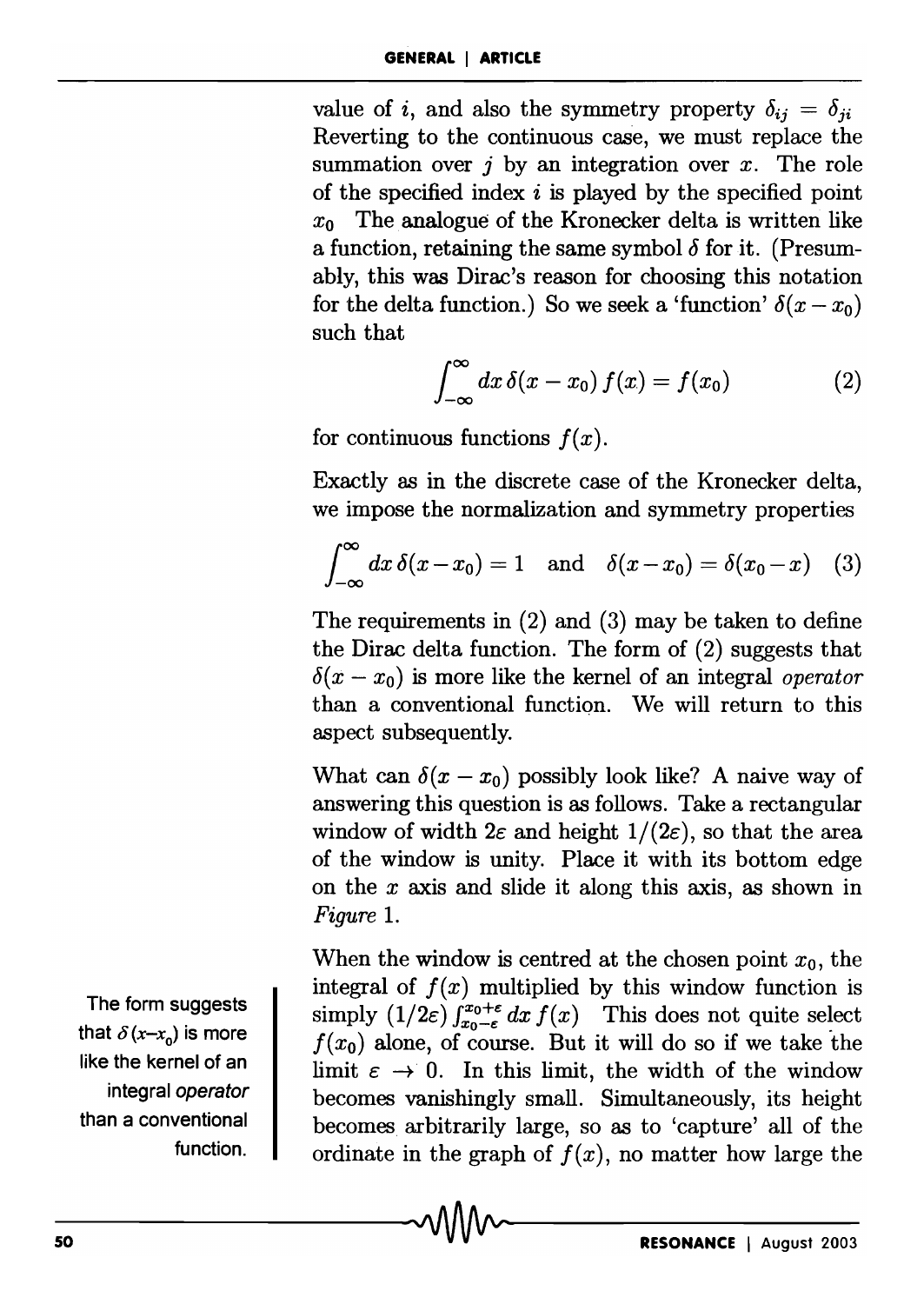

Figure 1. The window reduces to the delta function, when  $\varepsilon \rightarrow 0$ .

value of  $f(x_0)$  is. A possible explicit form for the Dirac delta function  $\delta(x - x_0)$  is therefore given by

$$
\delta(x - x_0) = \begin{cases} \lim_{\varepsilon \to 0} 1/(2\varepsilon), & \text{for } x_0 - \varepsilon < x < x_0 + \varepsilon \\ 0, & \text{for all other } x. \end{cases} \tag{4}
$$

This cannot be a stand-alone definition. If it is taken literally, then, formally,  $\delta(x - x_0)$  must be zero for all  $x \neq x_0$ , while it must be infinite for  $x = x_0$  An explicit form such as (4) for the delta function must be interpreted in the light of (2). The delta 'function' is always to be understood as something that makes sense when it occurs in an integral like  $(2)$ , i.e., when it acts on ordinary functions like  $f(x)$  and an integration is carried out. It is immediately clear that the- so-called Dirac delta 'function' cannot be a function in the conventional sense. In particular,  $\delta(x-x_0)$  must be *singular* (formally infinite) at  $x = x_0$ , that is, at the point where its argument is zero.

Mathematically, an explicit form for the Dirac delta function is properly given in terms of a *sequence* or family of conventional functions, rather than the 'window' representation in (4). It can then be arranged that, in a suitable limit, the sequence approaches a quantity that has all the properties desired of the delta function. An infinite number of such sequences may be constructed.

The delta 'function' is always to be understood as something that makes sense when it occurs in an integral.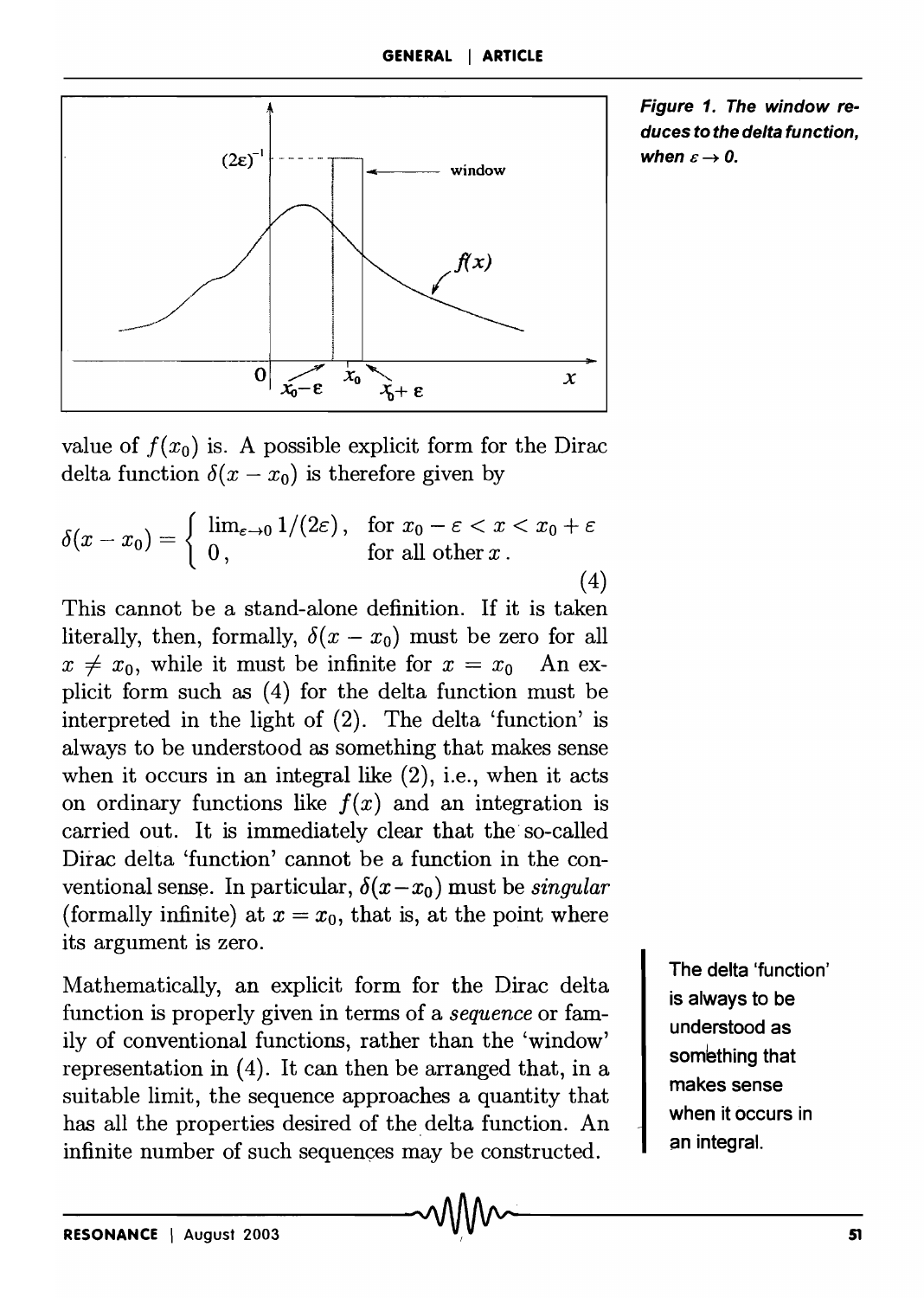For instance, take a family of functions  $\phi_{\epsilon}(x-x_0)$  parametrized by a positive constant  $\varepsilon$ , and with the following properties: each member of the family (i) has a peak at  $x_0$ , (ii) is symmetric about the point  $x_0$ , and (iii) has a definite integral from  $-\infty$  to  $\infty$  whose value is unity. Matters are arranged such that, as the parameter  $\varepsilon$  is made smaller and smaller, the height of the peak in  $\phi_{\epsilon}(x)$ increases while its width simultaneously decreases, keeping the total area under the curve equal to unity. Then  $\lim_{\epsilon \to 0} \phi_{\epsilon}(x - x_0)$  represents the delta function  $\delta(x - x_0)$ Let us now write down the simplest choices for such sequences. For ease of writing, let us set  $x_0 = 0$ . One of the simplest possibilities is the family of 'Lorentzians', given by

$$
\phi_{\varepsilon}(x) = \frac{\varepsilon}{\pi(x^2 + \varepsilon^2)}\tag{5}
$$

Then  $\lim_{\epsilon \to 0} \phi_{\epsilon}(x)$  is a representation of the Dirac delta function  $\delta(x)$ , with the properties specified in (2) and (3). Some other popular choices for  $\phi_{\epsilon}(x)$  are the following:

$$
\frac{1}{2\varepsilon} \exp(-|x|/\varepsilon); \quad \frac{1}{2\sqrt{\pi\varepsilon}} \exp(-x^2/4\varepsilon); \quad \frac{\text{sech}^2(x/\varepsilon)}{2\varepsilon};
$$

$$
\frac{\sin(x/\varepsilon)}{\pi x}; \quad (6)
$$

It is instructive to sketch these functions schematically, and to check out what happens as smaller and smaller values of  $\varepsilon$  are chosen. As an amusing exercise, think up your own sequence of functions that leads to the delta function as a limiting case.

What's the point of all this? Before going on to answer this question, it's helpful to re-write the last of the functions in (6) as follows. If we put  $\varepsilon = 1/L$ , we get

$$
\delta(x) = \lim_{L \to \infty} \frac{\sin(L x)}{\pi x} = \frac{1}{2\pi} \lim_{L \to \infty} \int_{-L}^{L} dk \, e^{ikx} = \frac{1}{2\pi} \int_{-\infty}^{\infty} dk \, e^{ikx} \tag{7}
$$

As an amusing exercise, think up your own sequence of functions that leads to the delta function as a limiting case.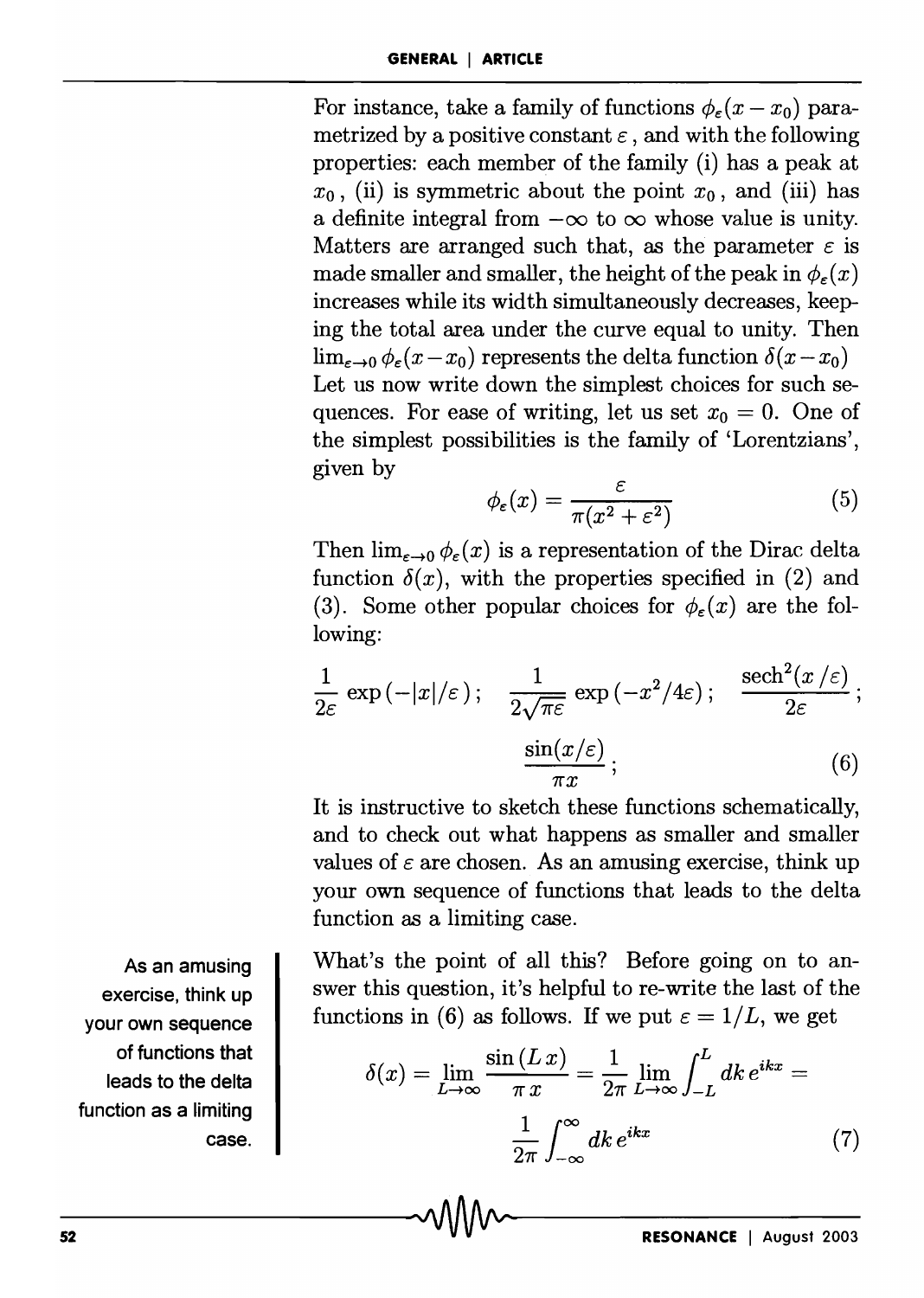This turns out to be perhaps the most useful way of representing the delta function. Since  $|e^{ikx}| = 1$ , it is obvious that the last integral in (7) is not absolutely convergent. Nor is the integral well-defined in the ordinary sense, because sin *kx* and cos *kx* do not have definite limits as  $k \to \pm \infty$ . These are just further reminders of the fact that the delta function is not a conventional function, as we have already emphasized. Those young readers who are familiar with Fourier transforms will recognize that the last equation above seems to suggest that the Fourier transform of the Dirac delta function is just unity. This is indeed so. It suggests, too, that one way of *defining* 'singular' functions like the delta function might be *via* their Fourier transforms: for example, we could define  $\delta(x)$  as the inverse Fourier transform of a constant - in this case, just unity.

#### Some History

The Dirac delta function has quite a fascinating history. The book by Liitzen, cited at the end of this article, is an excellent source of information. The delta function seems to have made its first appearance in the early part of the 19th century, in the works of Poisson (1815), Fourier (1822), and Cauchy (1823, 1827). Poisson and Cauchy essentially used arguments that implied that the Lorentzian representation of the delta function, (5), had the 'selector property' stated in (2). Fourier, in his fundamental work *Théorie Analytique de la Chaleur,* showed (in connection with Fourier series expansions of periodic functions) that the series  $1/(2\pi) + (1/\pi) \sum_{n=1}^{\infty} \cos n(x-x_0)$  had precisely this sort of selector property, i.e., was a representation of  $\delta(x-x_0)$ in the fundamental interval  $(x - x_0) \in [-\pi, \pi]$ . His arguments essentially amount to the last of the representations in (6) for  $\delta(x)$ . These early works did not aim at mathematical rigour in the current sense of the term. Subsequently, Kirchhoff  $(1882, 1891)$  and Heaviside (1893, 1899) gave the first mathematical definitions

The delta function seems to have made its first appearance in the early part of the 19th century, in the works of Poisson (1815), Fourier (1822), and Cauchy (1823,1827).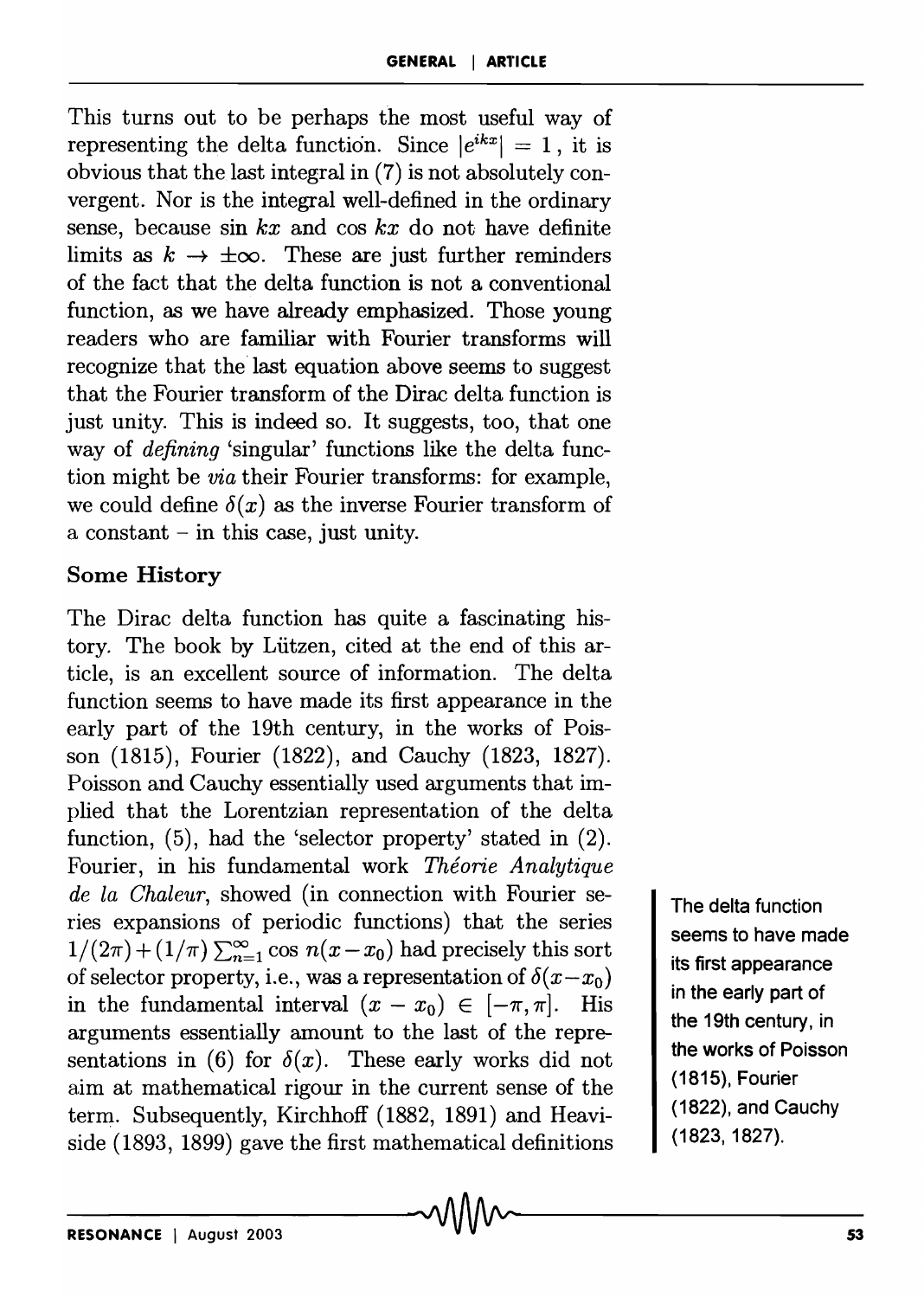(again non-rigorous, by modern standards) of the delta function. Kirchhoff was concerned with the fundamental solution of the three-dimensional wave equation, while Heaviside introduced the function in his 'Operational Calculus'. He pointed out that  $\delta(x)$  could be regarded as the derivative of the Heaviside or unit 'step function'  $\theta(x)$ , defined as unity for  $x > 0$  and zero for  $x < 0$ . After Heaviside, the delta function was freely used  $-$  in particular, in connection with Laplace transforms, especially by electrical engineers (e.g., Van der Pol, 1928). Dirac (1926, 1930) introduced it in his classic and fundamental work on quantum mechanics, essentially as the continuous analogue of the Kronecker delta. He also wrote down a list of its important properties – much the same list that standard textbooks now carry. Over and above (2) and (3), the delta function also satisfies

$$
x \,\delta(x) = 0, \quad \delta'(-x) = -\delta'(x), \quad x \,\delta'(x) = -\delta(x),
$$

$$
\delta(ax) = (1/|a|) \,\delta(x), \tag{8}
$$

where *a* is any real number, and so on. Again, these equations are to be understood as valid when multiplied by suitable smooth functions and integrated over *x.* Dirac also listed the useful but not immediately obvious property

$$
\delta(x^2 - x_0^2) = \frac{\delta(x + x_0) + \delta(x - x_0)}{2|x_0|},
$$
 (9)

where  $x_0$  is any real number.

The use of the delta function became more and more common after the appearance of Dirac's work. Other singular functions also made their appearance, as early versions of quantum field theory began to take shape in the works of physicists such as Jordan, Pauli and Heisenberg. Around the same time, mathematicians began attempts to define such singular quantities in a rjgorous manner. The delta function and other such singular

The use of the delta function became more and more common after the appearance of Dirac's work.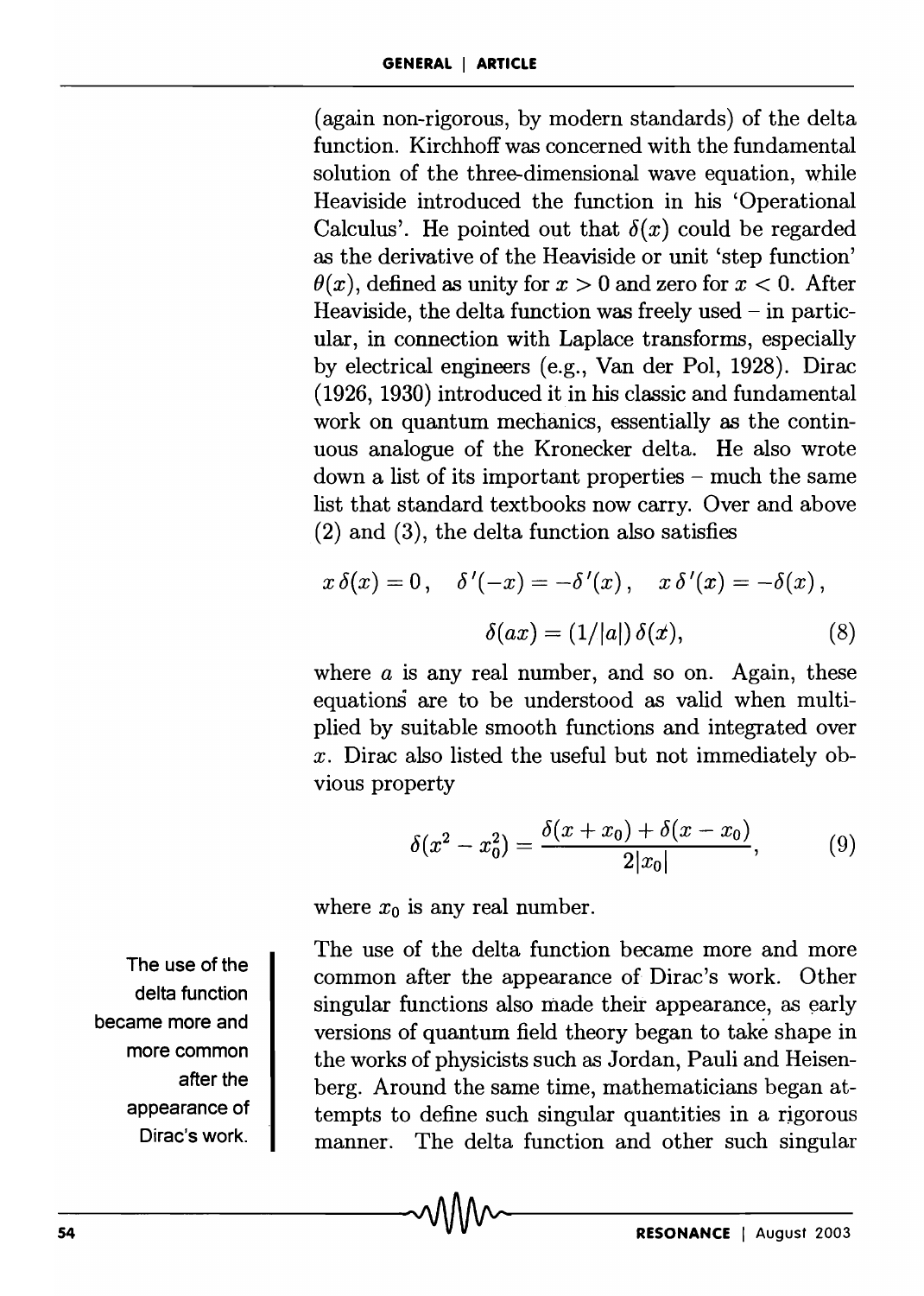objects were recognized to be what are called *generalized functions* or *distributions,* rather than functions in the conventional sense. The first rigorous theory was given by Bochner in 1932. Soon afterwards, Sobolev (1935) gave the rigorous definition of distributions as *functionals,* and the way had been paved for a definitive mathematical theory. This was achieved by Schwartz (1945-50), and comprehensively treated in his *Theorie des Distributions,* Vol. 1 (1950) and Vol. 2 (1951). For lack of space, we will not go further into these aspects, other than to repeat that we now have a completely rigorous mathematical theory of distributions.

# Why does the  $\delta$ -Function appear in Physical Problems?

We can now turn to the question of why the delta function appears so naturally in physical problems. Consider, for example, the basic problem of electrostatics: given a static charge density  $\rho(\mathbf{r})$  in free space, what is the corresponding electrostatic potential  $\phi(\mathbf{r})$  at any arbitrary point  $\mathbf{r} = (x, y, z)$ ? From Maxwell's equations, we know that  $\phi$  satisfies Poisson's equation, namely,

$$
\nabla^2 \phi(\mathbf{r}) = -\rho(\mathbf{r})/\epsilon_0, \qquad (10)
$$

where  $\epsilon_0$  is the permittivity of the vacuum. What does one do in the case of a *point* charge *q* located at some point  $\mathbf{r}_0 = (x_0, y_0, z_0)$ ? A point charge is an idealization in which a *finite* amount of charge *q* is supposed to be packed into zero volume. The charge density must therefore be infinite at the point  $r_0$ , and zero elsewhere. The delta function comes to our aid: we may write, in this case,

$$
\rho(\mathbf{r}) = q \,\delta(x - x_0) \,\delta(y - y_0) \,\delta(z - z_0) \equiv q \,\delta^{(3)}(\mathbf{r} - \mathbf{r}_0),\tag{11}
$$

where the *three-dimensional* delta function  $\delta^{(3)}$  is shorthand for the product of the three delta functions in the equation above. It is easy to verify that this expression

The first rigorous theory was given by Bochner in 1932. Soon afterwards, Sobolev (1935) gave the rigorous definition of distributions as functionals, and the way had been paved for a definitive mathematical theory.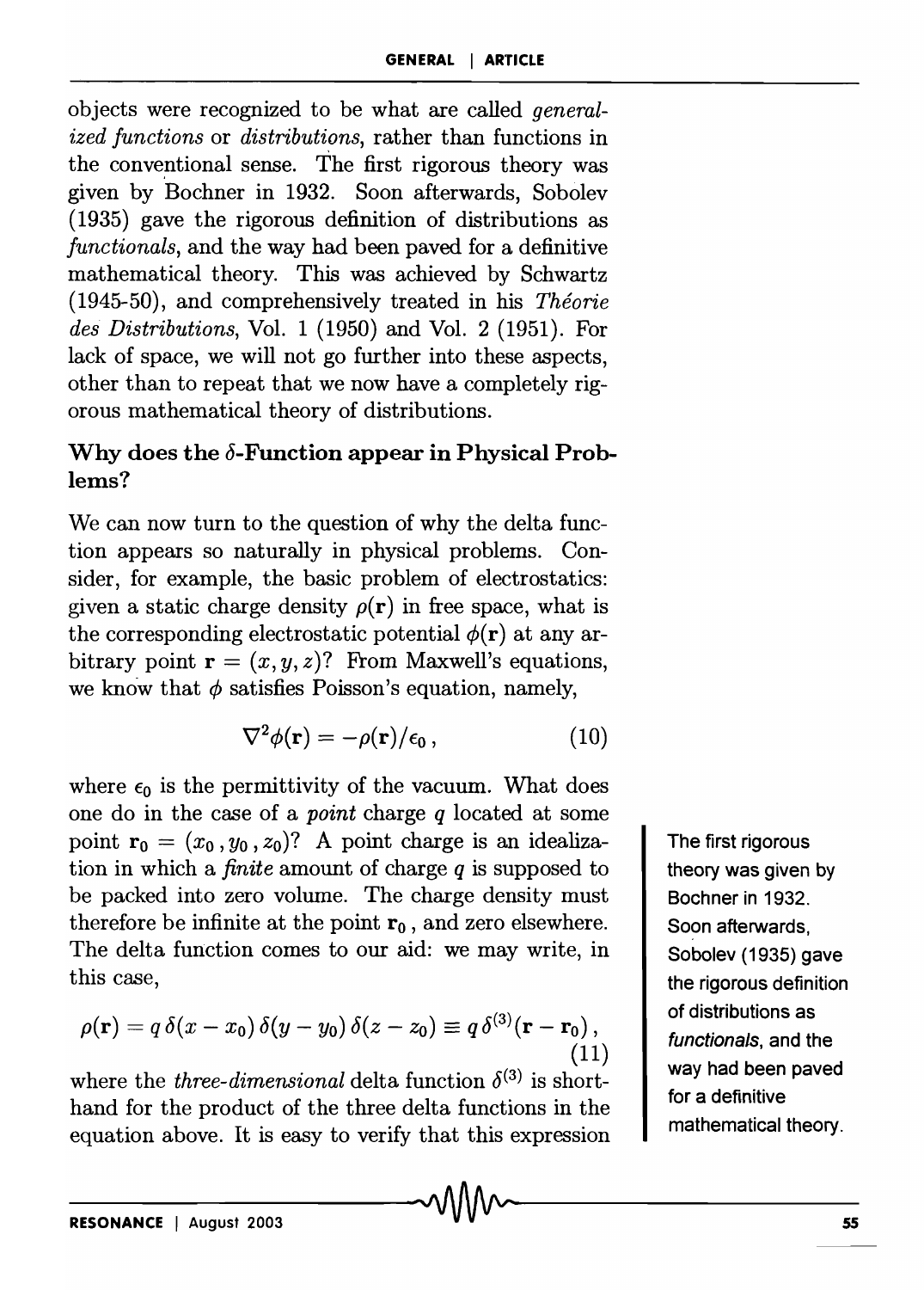for  $\rho(\mathbf{r})$  has all the properties required of a point charge at the point  $r_0$  This illustrates how the delta function frequently appears as the right-hand side of fundamental equations of mathematical physics. It turns out that it also appears as the singular part of fundamental *solutions* to basic equations such as the wave equation.

It is worth noting that representations of 'higher-dimensional' delta functions like  $\delta^{(3)}$  are easily written down. For instance, the three-dimensional counterpart of (7) above is just

$$
\delta^{(3)}(\mathbf{r}) = \frac{1}{(2\pi)^3} \int_{-\infty}^{\infty} dk_1 \int_{-\infty}^{\infty} dk_2 \int_{-\infty}^{\infty} dk_3 e^{i(k_1x + k_2y + k_3z)} \equiv
$$

$$
\frac{1}{(2\pi)^3} \int d^3 \mathbf{k} e^{i\mathbf{k} \cdot \mathbf{r}} \qquad (12)
$$

The notation used in the final equation should be selfexplanatory.

We have mentioned earlier that Poisson was responsible for what was perhaps the first recognizable use of the Dirac delta function. Poisson and Dirac seem to be linked in more ways than one. Dirac showed that Poisson brackets in classical dynamics essentially become the commutators of the corresponding operators in quantum mechanics. It is therefore appropriate to end this short account with another fascinating link between the names of Dirac and Poisson. There is a very useful and remarkable result in Fourier analysis called the Poisson summation formula. In its simplest form, this says that if  $\tilde{f}(k)$  is the Fourier transform of  $f(x)$ , then

$$
\sum_{n=-\infty}^{\infty} f(n) = \sum_{n=-\infty}^{\infty} \tilde{f}(2\pi n)
$$
 (13)

valid for suitably restricted functions  $f(x)$ .

A very elegant and simple way of deriving this formula makes use of the so-called 'Dirac comb': an array of

Poisson and Dirac seem to be linked in more ways than one.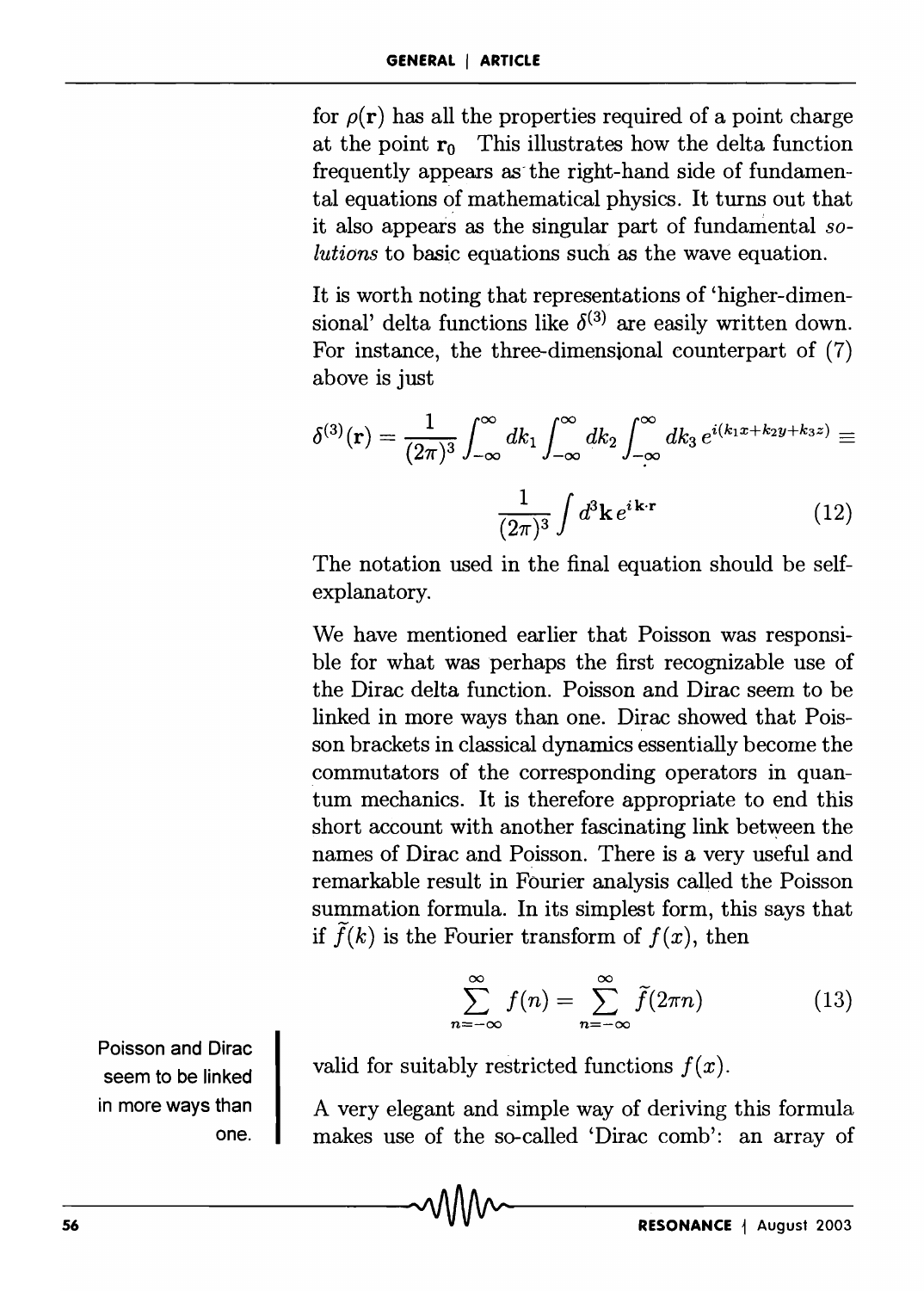#### **Box 1. Why did Dirac need the delta function?**

The delta function appeared in Dirac's work on quantum mechanics in an *avatar* somewhat different from the ones mentioned in the text.

Consider ordinary three-dimensional (Euclidean) space. This is a *linear vector space* (LVS). Any vector in it can be expanded uniquely as a linear combination of the three unit vectors i, j and k. This is because these three vectors are *linearly independent* of each other, and they *span* the space: i.e., they form a *basis* in the LVS. Moreover,  $i \cdot i = 1$ ,  $i \cdot j = 0$ , etc. Using the superior notation  $e_1 \equiv i, e_2 \equiv j$  and  $e_3 \equiv k$ , all these relations can be compressed into  $e_i \cdot e_j = \delta_{ij}$  (i,j = 1, 2 or 3), in terms of the Kronecker delta. That is, the set  $\{e_i \mid i = 1, 2, 3\}$  is an *orthonormal* basis. This can be generalized to any *n*-dimensional LVS: an orthonormal basis  ${e_i}$  satisfying  $e_i \cdot e_j = \delta_{ij}$  (i, j = 1, 2, ..., n) can always be chosen in it.

What happens if the dimensionality  $n \to \infty$ ? Some subtleties arise. But the preceding discussion goes through, provided care is taken to ensure that certain desirable properties survive  $-e.g.,$  the vectors in the LVS must have finite magnitudes, and the triangle inequality must be satisfied by the magnitude of the resultant of two vectors. *Function spaces* provide simple examples of such infinite-dimensional  $LVS's$  - for instance, the space of all squareintegrable functions of x in some interval  $[a, b]$ . Naturally, the basis is then an infinite set of suitable functions. A common example is the set of Legendre polynomials  $\{P_\ell(x)\}\$  where  $x \in [-1, 1]$  and  $\ell = 0, 1, \ldots$  *ad inf.* The notion of the dot product of two vectors must also be generalized appropriately. We do not go into this detail here.

But a new possibility arises when the dimensionality of an LVS is infinite. It may have a basis that is itself *uncountably* infinite, i.e., a so-called *continuous* basis. Instead of a set  $\{e_i\}$ where i is a discrete index, we have a set  $\{e(\xi)\}\$  where  $\xi$  is a continuous variable, taking values in some range. (For simplicity we continue to use the symbol e for the basis elements of the LVS, even when these may be functions or other objects.) Omitting several technical details, the orthonormality condition for a continuous basis formally reads  $e(\xi) \cdot e(\xi') = \delta(\xi - \xi')$ . That is, the Dirac delta function replaces the Kronecker delta.

This is the context in which Dirac required the delta function. In quantum mechanics, a system is described by its so-called state vector. This is an element of a certain LVS called the Hilbert space of the system. The classical dynamical observables of the system are replaced by operators that act on the elements of its Hilbert space. It turns out to be convenient to choose the eigenstates of (a subset of) these physical operators as the possible basis sets in the Hilbert space. Moreover, the system gets into these eigenstates when measurements of the corresponding physical observables are made. Certain fundamental operators such as the position operator or linear momentum operator of a particle moving in a given force field turn out to have continuous sets of eigenvalues. Their eigenstates then constitute continuous basis sets, with the orthononnality condition as given by the last equation above.

An example is provided by the case of a particle moving in one dimension under the influence of a constant force. Its energy *E* can then be shown to have a continuous set of possible values. The state  $\epsilon(E)$  of the particle corresponding to a definite value E of its total energy is a member of a continuous basis set of states, satisfying  $e(E) \cdot e(E') = \delta(E - E')$ .